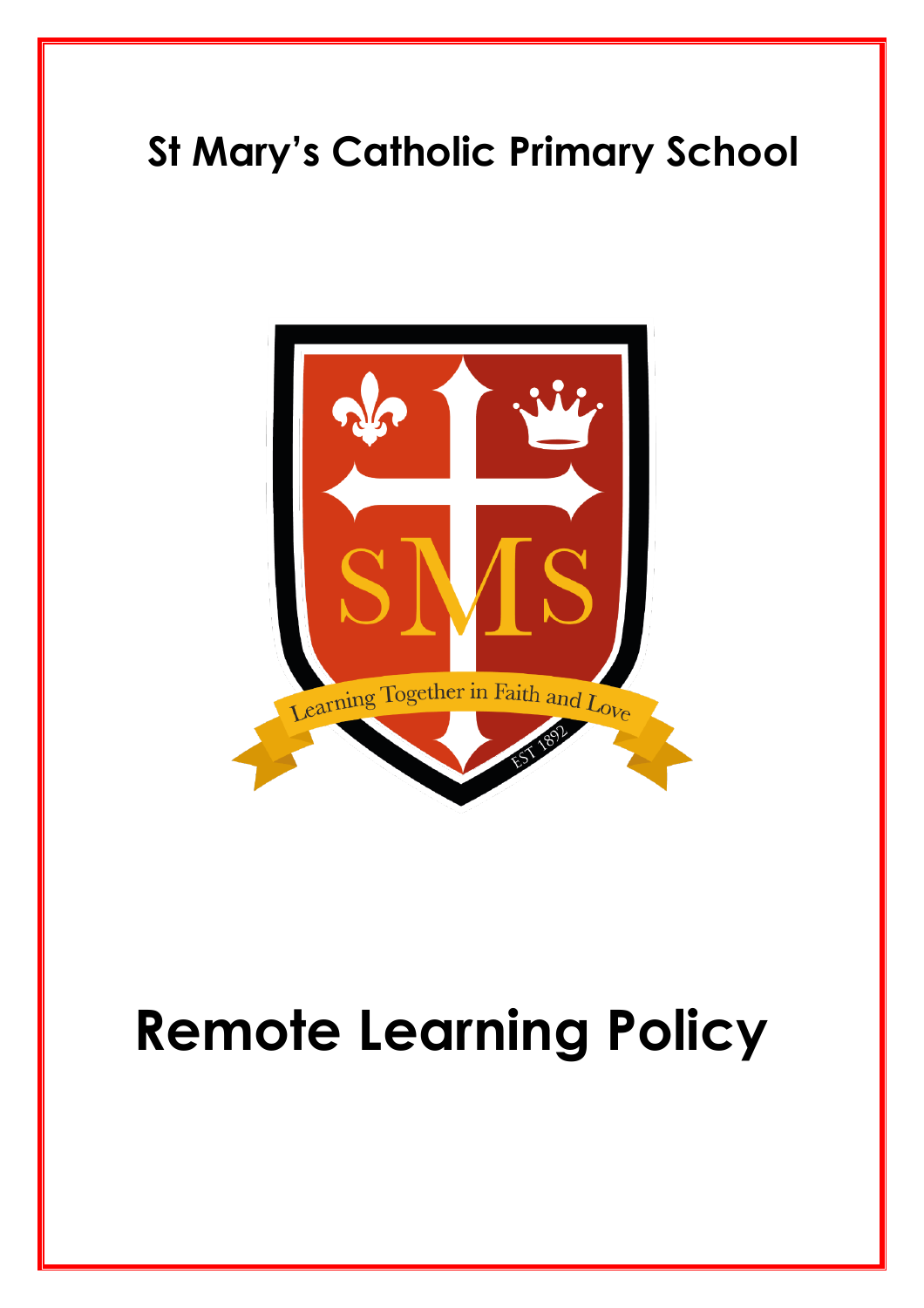'Learning together in Faith and Love'

#### **Mission Statement**

#### *"Learning together in Faith and Love"*

St Mary's is a vibrant two form entry Catholic Primary School in North Kensington with a strong sense of community. We are a school that welcomes all children from the ages of 3 to 11 years. Our school serves the Catholic Parish of Our Lady of the Holy Souls, Kensal New Town and other local parishes**.** 

The aims of our schools are:

- To promote Christian values where children live, learn and celebrate the teaching of Christ.
- To provide a curriculum which is broad, balanced and meaningful and where children can experience enjoyment and fulfilment.
- To promote the highest standards of teaching and learning within the framework of the National Curriculum
- To develop in each child a sense of achievement, value and self-worth and to achieve the standards of which they are capable.
- To help our children acquire the skills of independent learning and make sufficiently rapid progress.
- To provide a safe and secure environment where children feel valued, and where they respect, help and care for each other.
- To involve parents in all aspects of their child's education and promote good home/school partnership.
- To develop in our children awareness and respect for the different cultures and religions represented in society and their responsibility to the wider community.
- To foster the continuing development of staff, parents and governors in serving the community.

#### **St. Mary's Values- these are the values that underpin all areas of our school community:**

- **Kindness**
- **Respect**
- **Tolerance**
- **Honesty**
- **Responsibility (for ourselves and our world)**
- **Co-operation**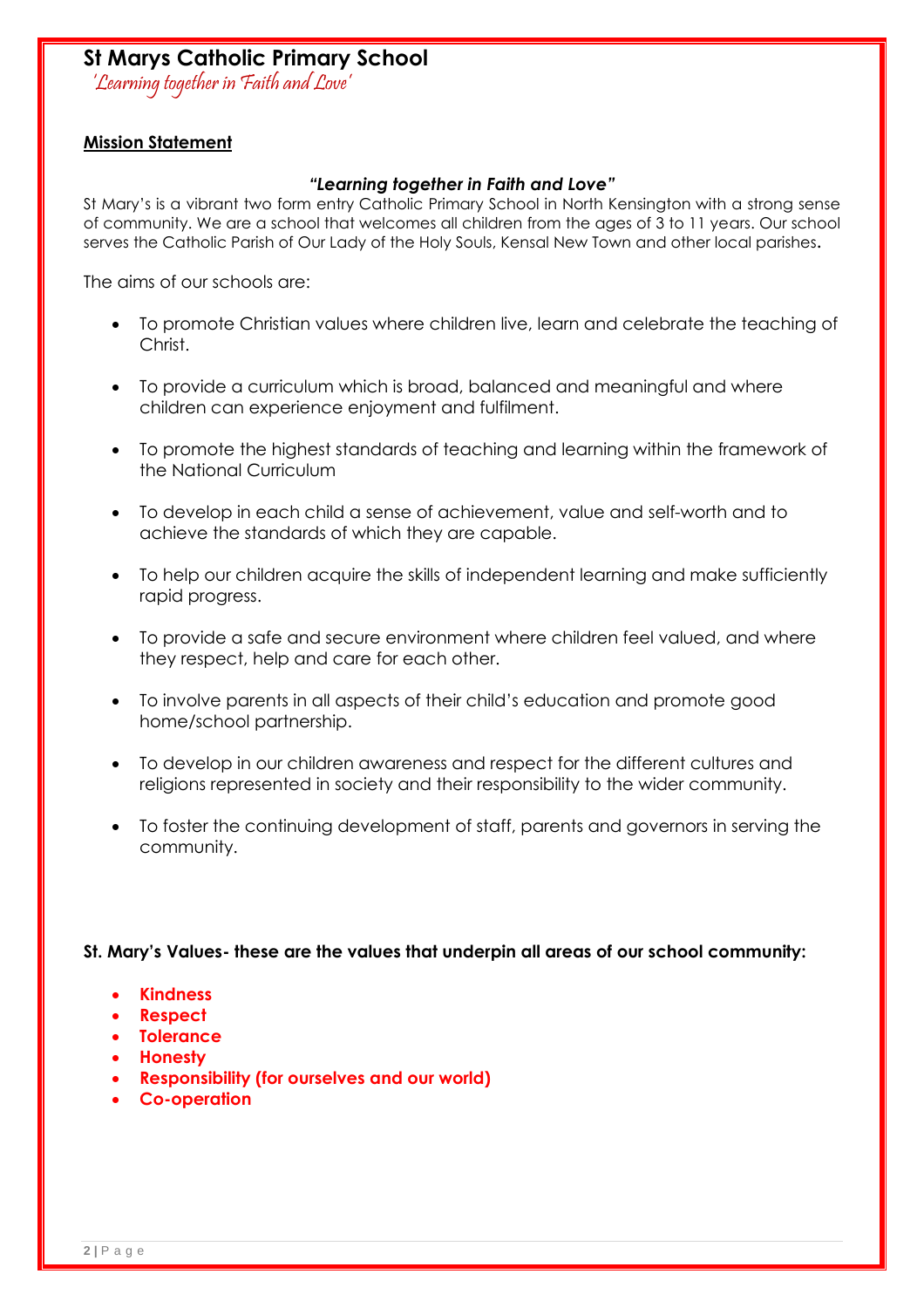'Learning together in Faith and Love'

#### **Contents**

#### <span id="page-2-0"></span>**1. Aims**

This remote learning policy for staff aims to:

- Ensure consistency in the approach to remote learning for pupils who aren't in school
- Set out expectations for all members of the school community with regards to remote learning
- Provide appropriate guidelines for data protection

#### <span id="page-2-1"></span>**2. Roles and responsibilities**

#### **2.1 Teachers**

When providing remote learning, teachers must be available between 9am and 3pm.

If they are unable to work for any reason during this time, for example due to sickness or caring for a dependent, they should report this using the normal absence procedure.

When providing remote learning, teachers are responsible for:

> Setting work

- o Work needs to be provide for your own class. If you are asked to cover for other classes, you will need to liaise with parallel teacher/subject lead/member of SLT.
- o There should be at least three activities per day: English, Maths then R.E. or a wider curriculum subject Science, Computing, History, Geography, Art, D.T. and P.E.
- o This work needs to be set by at least 3pm the day before or weekly through class email system.
- o This work should be uploaded onto Google Classroom or sent through the class email system.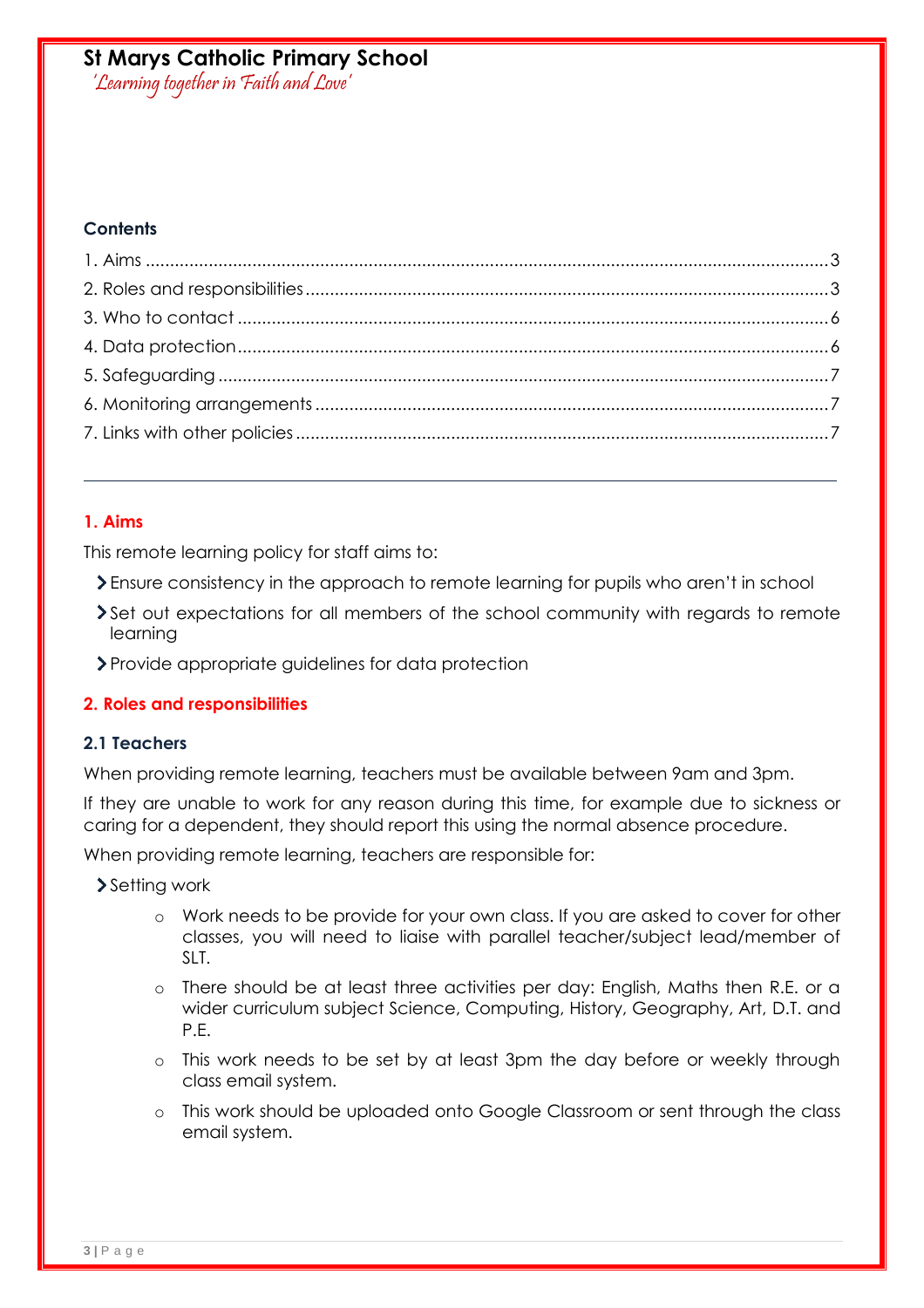'Learning together in Faith and Love'

- o Please co-ordinate with other teachers, including those teaching in school, to ensure consistency across the year/subject and to make sure pupils with limited access to devices can still complete the work.
- Providing feedback on work:
	- o Completed work from pupils can be accessed on Google Classroom or through communication with parents/carers on the class email system.
	- o Feedback to be shared with pupils through the platform it was sent.
	- o Finish sharing feedback on completed work within 48 working hours of receiving it.

Keeping in touch with pupils who aren't in school and their parents

- o Teachers are expected to make regular contact, through emails and Google Classroom.
- o Teachers should respond to any emails from parents/children within 48 hours.
- o Please refer complaints or concerns shared by parents and pupils to the relevant individual(s) in section 3.
- o If there are any behavioural issues, such as failing to complete work please speak to the key stage leader or a member of SLT.

Attending virtual meetings with staff, parents and pupils:

- o Please refer to our staff code of conduct in Staff Handbook
- o Locations (e.g. avoid areas with background noise, nothing inappropriate in the background)

If teachers will also be working in school, they will still need to provide remote learning. This will be discussed on a case-by-case basis with SLT. There may be an opportunity to make links between the in-school and remote provision.

#### **2.2 Teaching assistants**

When assisting with remote learning, teaching assistants must be available between 9am – 3pm Monday to Friday. During this time, they are expected to check work emails and be available when called upon to attend school. If they are unable to work for any reason during this time, for example due to sickness or caring for a dependent, they should report this using the normal absence procedure.

When assisting with remote learning, teaching assistants are responsible for:

Supporting pupils who aren't in school with learning remotely

o Which pupils they'll need to support and how they should provide support

#### **2.3 Subject leads**

Alongside their teaching responsibilities, subject leads are responsible for:

Considering whether any aspects of the subject curriculum need to change to accommodate remote learning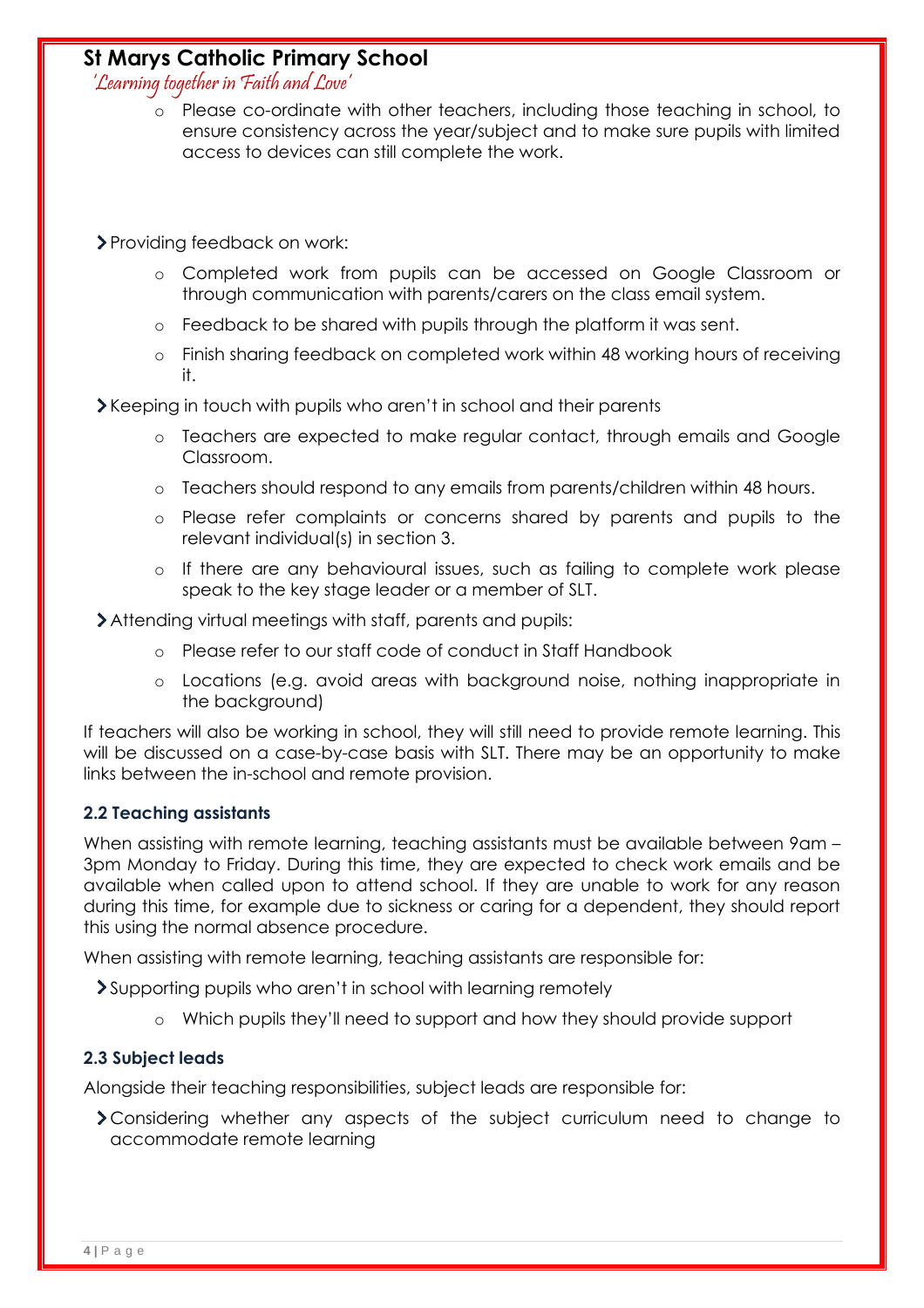#### 'Learning together in Faith and Love'

- Working with teachers teaching their subject remotely to make sure all work set is appropriate and consistent
- Working with other subject leads and senior leaders to make sure work set remotely across all subjects is appropriate and consistent, and deadlines are being set an appropriate distance away from each other
- Monitoring the remote work set by teachers in their subject through regular meetings with teachers or by reviewing work set
- Alerting teachers to resources they can use to teach their subject remotely

#### **2.4 Senior leaders**

Alongside any teaching responsibilities, senior leaders are responsible for:

- Co-ordinating the remote learning approach across the school.
- Monitoring the effectiveness of remote learning through regular meetings with teachers and subject leaders, reviewing work set or reaching out for feedback from pupils and parents.
- Monitoring the security of remote learning systems, including data protection and safeguarding considerations.

#### **2.5 Designated safeguarding lead**

The DSL is responsible for responding to any concerns, maintaining contact, collating and passing on information. Please refer to Child Protection Policy and Covid-19 Addendum.

#### **2.6 IT staff**

IT staff are responsible for:

- Fixing issues with systems used to set and collect work
- Helping staff and parents with any technical issues they're experiencing
- Reviewing the security of remote learning systems and flagging any data protection breaches to the data protection officer
- Assisting pupils and parents with accessing the internet or devices

#### **2.7 Pupils and parents**

Staff can expect pupils learning remotely to:

- $\sum$  Be contactable during the school day although consider they may not always be in front of a device the entire time
- Complete work to the deadline set by teachers
- Seek help if they need it, from teachers or teaching assistants
- Alert teachers if they're not able to complete work

Staff can expect parents with children learning remotely to:

- Make the school aware if their child is sick or otherwise can't complete work
- Seek help from the school if they need it if you know of any resources staff should point parents towards if they're struggling, include those here
- Be respectful when making any complaints or concerns known to staff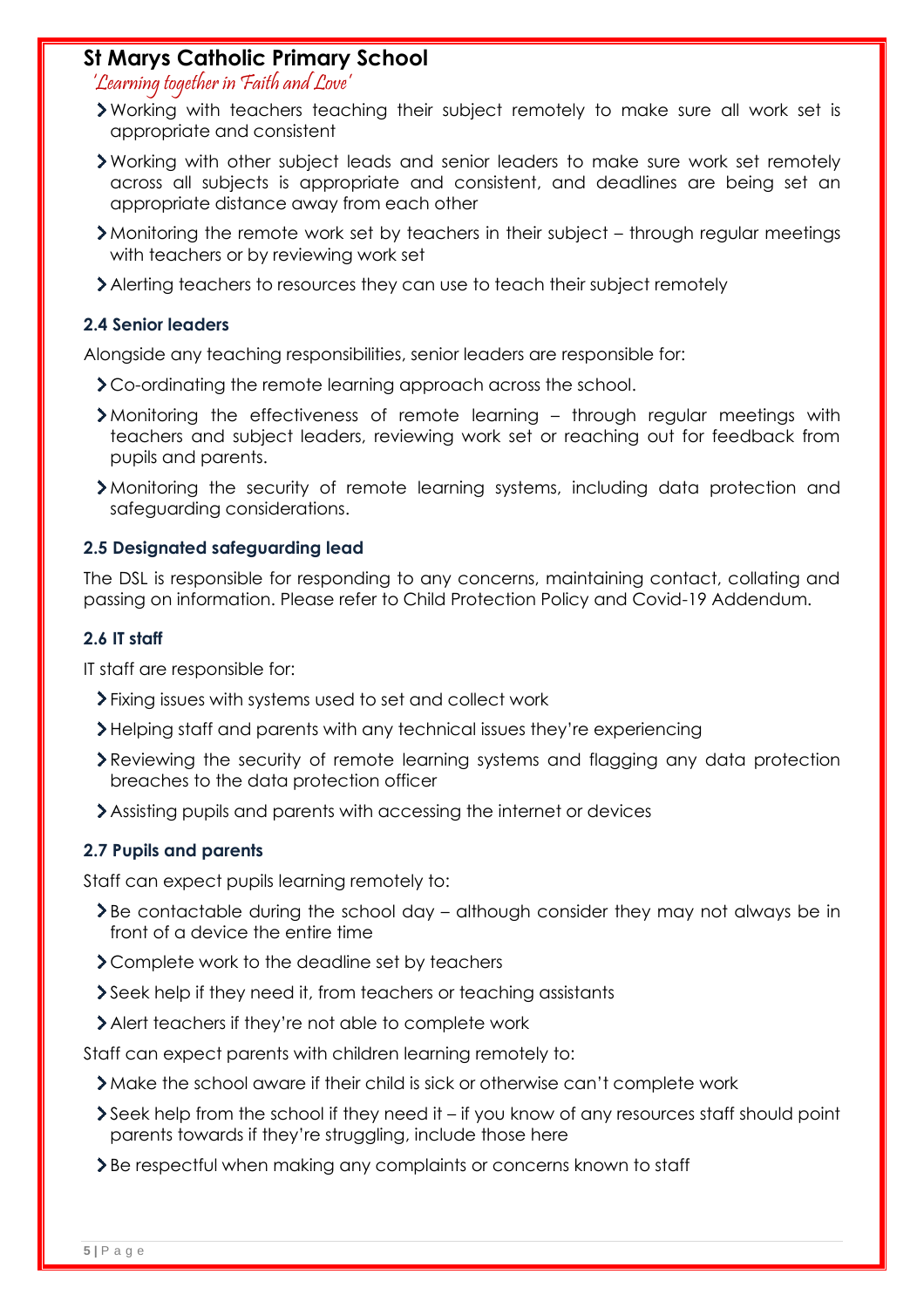'Learning together in Faith and Love'

#### **2.8 Governing board**

The governing board is responsible for:

- Monitoring the school's approach to providing remote learning to ensure education remains as high quality as possible
- Ensuring that staff are certain that remote learning systems are appropriately secure, for both data protection and safeguarding reasons

#### <span id="page-5-0"></span>**3. Who to contact**

If staff have any questions or concerns about remote learning, they should contact the following individuals:

- Issues in setting work talk to the relevant subject lead or Louise Donohue Assistant Headteacher
- Issues with behaviour Loredana Beurthe
- $\blacktriangleright$  Issues with IT talk to IT staff or Fabio Fernandes
- Issues with their own workload or wellbeing talk to their line manager
- Concerns about data protection talk to the data protection officer Louise Donohue
- Concerns about safeguarding talk to the DSL Magdalena Tusting or Loredana Beurthe

#### <span id="page-5-1"></span>**4. Data protection**

#### **4.1 Accessing personal data**

When accessing personal data for remote learning purposes, all staff members will:

- Can use a secure server in your IT network
- SIMS can be accessed through a member of the administration team or an SLT member, if access is not available remotely.

#### **4.2 Processing personal data**

Staff members may need to collect and/or share personal data such as email addresses or telephone numbers as part of the remote learning system. As long as this processing is necessary for the school's official functions, individuals won't need to give permission for this to happen. However, staff are reminded to collect and/or share as little personal data as possible online.

#### **4.3 Keeping devices secure**

All staff members will take appropriate steps to ensure their devices remain secure. This includes, but is not limited to:

- Keeping the device password-protected strong passwords are at least 8 characters, with a combination of upper and lower-case letters, numbers and special characters (e.g. asterisk or currency symbol)
- Ensuring the hard drive is encrypted this means if the device is lost or stolen, no one can access the files stored on the hard drive by attaching it to a new device